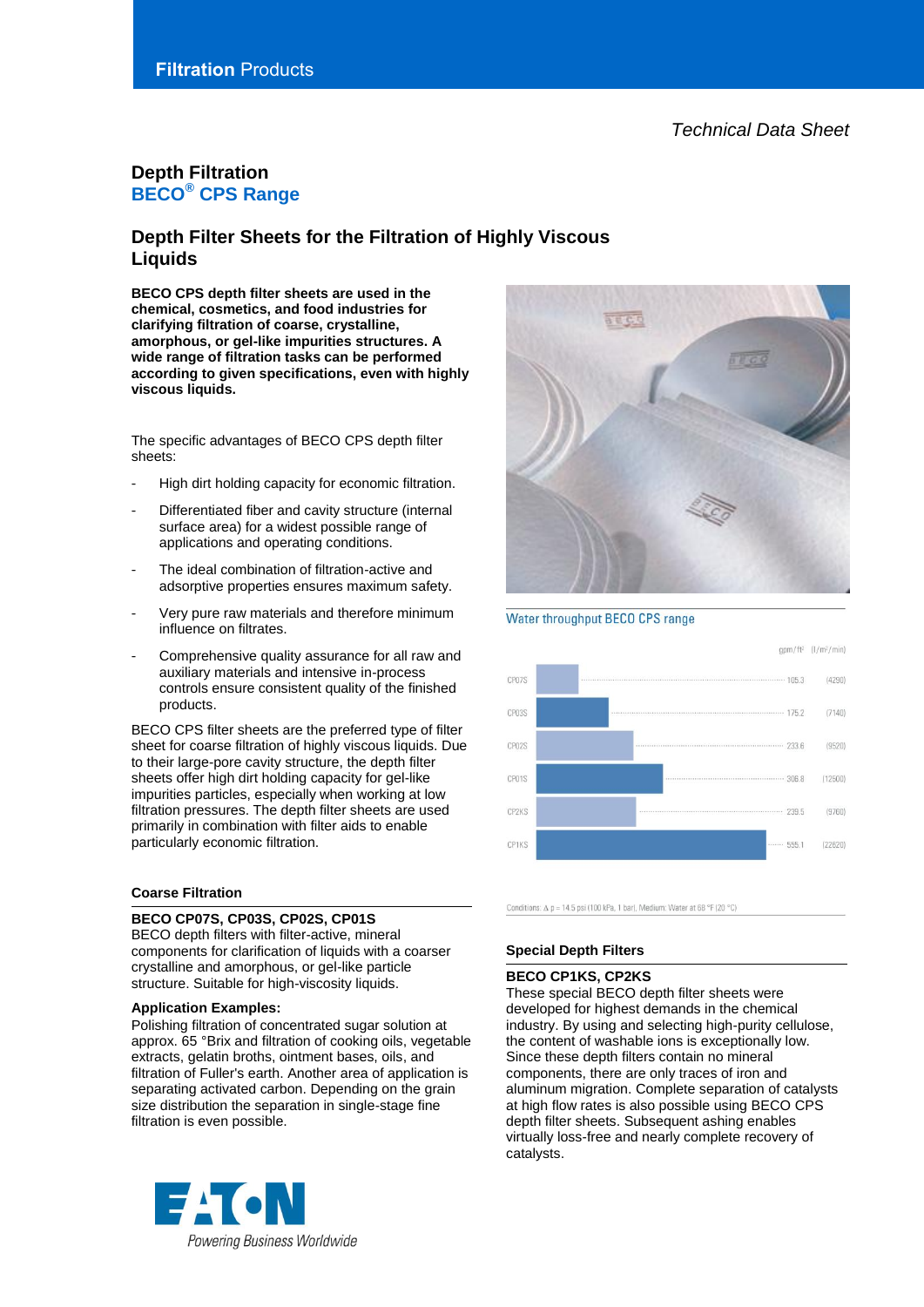# **Physical Data**

This information is intended as a guideline for the selection of BECO depth filter sheets.

| <b>Type</b>                    | <b>Article</b><br>no. | <b>Nominal</b><br><b>retention</b> | <b>Thickness</b> | <b>Ash</b><br>content | <b>Bursting</b><br>strength wet |       | <b>Water throughput</b><br><b>at</b>         |                                                           |
|--------------------------------|-----------------------|------------------------------------|------------------|-----------------------|---------------------------------|-------|----------------------------------------------|-----------------------------------------------------------|
|                                |                       | rate<br>µm                         | in<br>(mm)       | $\%$                  | psi                             | (kPa) | $\Delta$ p = 14.5 psi<br>gpm/ft <sup>2</sup> | $(\Delta p = 100 \text{ kPa}^*)$<br>Im <sup>2</sup> /min) |
| CP07S                          | 27108                 | 15.0                               | 0.14(3.6)        | 35.0                  | > 16.0                          | (110) | 105.3                                        | (4290)                                                    |
| CP03S                          | 27123                 | 20.0                               | 0.15(3.7)        | 35.0                  | > 13.1                          | (90)  | 175.2                                        | (7140)                                                    |
| CP <sub>02</sub> S             | 27122                 | 25.0                               | 0.13(3.3)        | 17.0                  | > 13.1                          | (90)  | 233.6                                        | (9520)                                                    |
| CP01S                          | 27121                 | 30.0                               | 0.18(4.6)        | 16.0                  | >14.5                           | (100) | 306.8                                        | (12500)                                                   |
| CP <sub>2</sub> K <sub>S</sub> | 27031                 | 27.0                               | 0.11(2.9)        | < 1.0                 | > 21.8                          | (150) | 239.5                                        | (9760)                                                    |
| CP <sub>1</sub> KS             | 27021                 | 40.0                               | 0.18(4.5)        | < 1.0                 | > 43.5                          | (300) | 555.1                                        | (22620)                                                   |

The water throughput is a laboratory value characterizing the different BECO depth filter sheets. It is not the recommended flow rate.

 $*$  100 kPa = 1 bar

# **Chemical Data**

BECO depth filter sheets meet the requirements of LFGB\*, Recommendation XXXVI/1 issued by BfR\*\*, and the test criteria of FDA\*\*\* Directive CFR 21 § 177.2260.

Chemical resistance of the BECO depth filter sheets to different solvents over a contact time of 3 hours at 68 °F (20 °C). The chemical compatibilities listed in the table below are a guide only.

| Solvent                                  | $Me-$<br>chani-<br>cal<br>strength | Solvent<br>appear-<br>ance | Solvent                                  | $Me-$<br>chani-<br>cal<br>strength | Solvent<br>appear-<br>ance | Solvent                                 | Me-<br>chani-<br>cal<br>strength | Solvent<br>appear-<br>ance |
|------------------------------------------|------------------------------------|----------------------------|------------------------------------------|------------------------------------|----------------------------|-----------------------------------------|----------------------------------|----------------------------|
| Aqueous solutions:                       |                                    |                            |                                          |                                    |                            | Organic solvents:                       |                                  |                            |
| Sugar solution, 10%                      | r                                  | nc                         | Hydrochloric acid, 1%                    | r                                  | nc                         | Methanol                                | r.                               | nc                         |
| With 1% free chlorine                    | r                                  | nc                         | Hydrochloric acid, 3%                    | r                                  | nc                         | Ethanol                                 | r.                               | nc                         |
| With 1% hydrogen<br>peroxide             | r                                  | nc                         | Hydrochloric acid, 5%                    | r                                  | nc                         | Isopropanol                             | r                                | nc                         |
| With 30% formaldehyde                    | r                                  | nc                         | Hydrochloric acid, 10%                   | r                                  | nc                         | Toluene                                 | r.                               | nc                         |
| With 10% ethanol                         | r                                  | nc                         | Nitric acid, 1%                          | r                                  | nc                         | Xylene                                  | r                                | nc                         |
| With 40% ethanol                         | r                                  | nc                         | Nitric acid, 3%                          | r                                  | nc                         | Acetone                                 | r.                               | nc                         |
| With 98% ethanol                         | r                                  | nc                         | Nitric acid, 5%                          | r                                  | nc                         | Methyl ethyl ketone                     | r                                | nc                         |
| Caustic soda, 1%                         | r                                  | nc                         | Nitric acid, 10%                         | r                                  | nc                         | n-hexane                                | r.                               | nc                         |
| Caustic soda, 2%                         | r                                  | nc                         | Sulfuric acid, 1%                        | r                                  | nc                         | Dioxan                                  | r                                | nc                         |
| Caustic soda, 4%                         | r                                  | $\mathbf 0$                | Sulfuric acid, 3%                        | r                                  | nc                         | Cyclohexane                             | r.                               | nc                         |
| Ammonia solution, 1%                     | r                                  | nc                         | Sulfuric acid, 5%                        | r                                  | nc                         | Tetrachloroethylene                     | r                                | nc                         |
| Ammonia solution, 3%                     | r                                  | nc                         | Sulfuric acid, 10%                       | r                                  | nc                         | Ethylene glycol                         | r.                               | nc                         |
| Ammonia solution, 5%                     | r                                  | nc                         | Acetic acid, 1%                          | r                                  | nc                         | Dimethyl sulfide                        | r                                | nc                         |
|                                          |                                    |                            | Acetic acid, 3%                          | r                                  | nc                         | N, N-Dimethyl<br>formamide              | r                                | nc                         |
|                                          |                                    |                            | Acetic acid, 5%                          | r                                  | nc                         |                                         |                                  |                            |
|                                          |                                    |                            | Acetic acid, 10%                         | r                                  | 0                          |                                         |                                  |                            |
| $r = resistance$                         |                                    |                            | $nc = no$ change                         |                                    |                            | $0 =$ slight opalescence                |                                  |                            |
| * = German Food, Commodity, and Feed Act |                                    |                            | **= Federal Institute of Risk Assessment |                                    |                            | *** = Food and Drug Administration; USA |                                  |                            |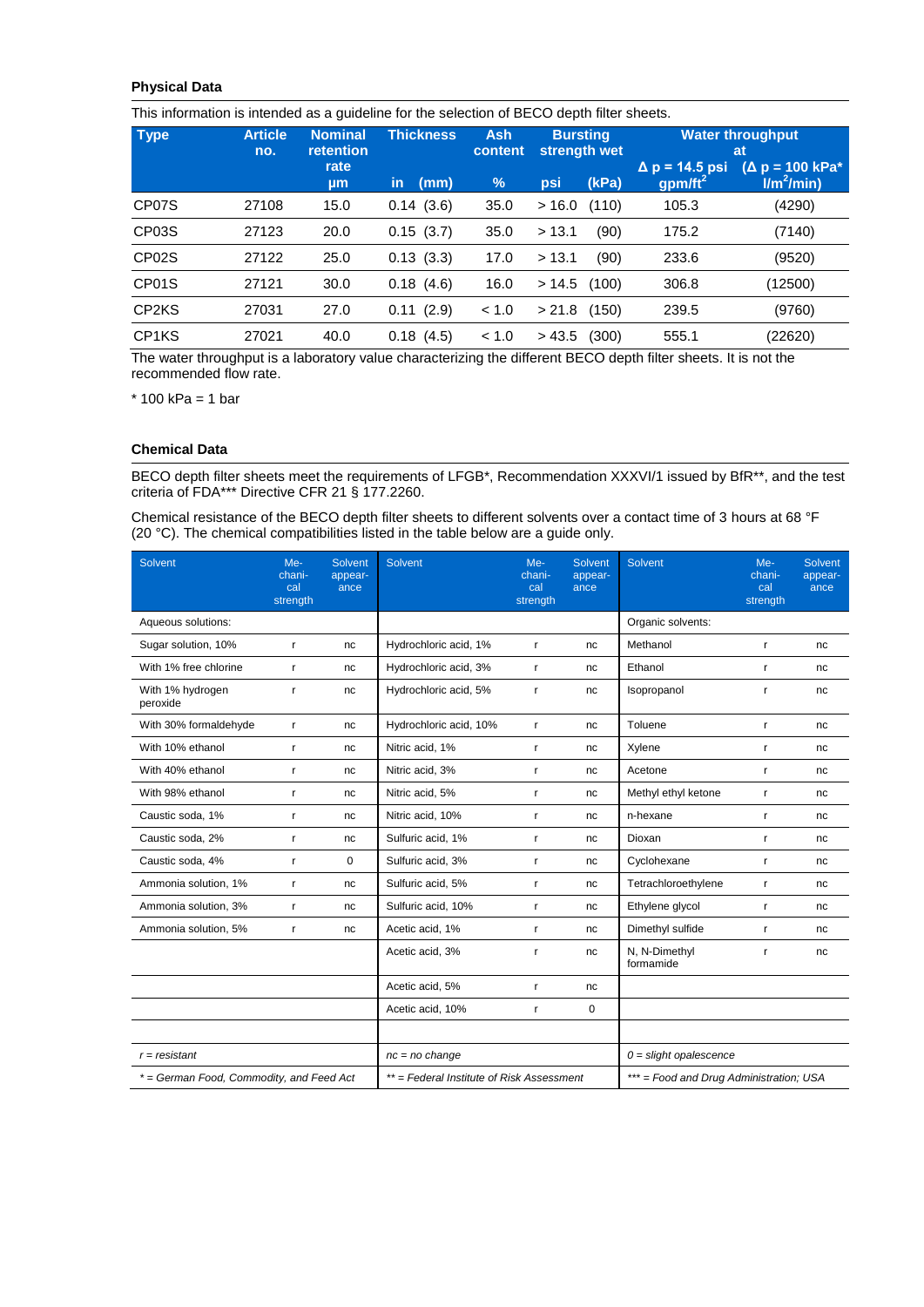#### **Components**

BECO depth filter sheets are made from particularly pure natural materials and cationic charge carriers. Finely fibrillated cellulose fibers from deciduous and coniferous trees and different quantities of high-quality diatomaceous earth are used.

# **Instructions for Correct Use**

BECO depth filter sheets require careful handling when inserting them into the plate and frame filter. Avoid banging, bending, and rubbing the sheets. Do not use damaged depth filter sheets.

#### **Inserting**

The depth filter sheets have a rough side and a smooth side. The rough side of the filter sheet is the unfiltrate side; the smooth side is the filtrate side. Always ensure that the filtrate side is in contact with the clear filtrate plate when inserting the sheets.

# **Sanitizing and Sterilizing (Optional)**

The wetted BECO depth filter sheets may be sterilized with hot water or saturated steam up to a maximum temperature of **273.2 °F (134 °C)**. The pressed filter package should be loosened slightly. Make sure to sterilize the entire filter system thoroughly. Do not apply final pressure until after the filter package has cooled down.

#### **Sterilizing with Hot Water**

The flow velocity should at least equal the filtration capacity.The water should be softened and free of impurities.

| Temperature: 185 °F (85 °C) |  |
|-----------------------------|--|
|-----------------------------|--|

- Duration: 30 minutes after the temperature has reached 185 °F (85 °C) at all valves.
- Pressure: At least 7.2 psi (50 kPa, 0.5 bar) at the filter outlet.

#### **Sterilizing with Steam**

Steam quality: The steam must free of foreign particles and impurities.

- Temperature: Max. **273.2 °F (134 °C) (saturated steam)**
- Duration: Approx. 20 minutes after steam escapes from all filter valves.
- Rinsing: After sterilizing with 1.23 gal/ft² (50 l/m²) at 1.25 times the flow rate.

# **Filter Preparation and Filtration**

Unless already completed after sterilization, Eaton recommends pre-rinsing the closed filter with 1.23 gal/ft² (50 l/m²) of water at 1.25 times the flow rate prior to the first filtration. Depending on the application, this usually equals a rinsing time of 10 – 20 minutes. Test the entire filter for leakage at maximum operating pressure.

High-proof alcohol solutions and chemical products that do not allow pre-rinsing with water should be circulated for 10 to 20 minutes. Dispose of the rinsing solution after rinsing.

# **Differential Pressure**

Terminate the filtration process when a differential pressure of 43.5 psi (300 kPa, 3 bar) is reached.

For safety reasons, a differential pressure of 21.8 psi (150 kPa, 1.5 bar) should not be exceeded in applications for separating microorganisms.

# **Regeneration/Backwashing**

The high capacity of the BECO depth filter sheets can be used to a greater or lesser degree for filtration under wet conditions through trouble-free backwashing with softened water, which contributes considerably to reducing the cost of filtration.

Proceed as follows to regenerate:

| Cold rinsing: | In the direction of filtration          |
|---------------|-----------------------------------------|
| Temperature:  | $59 - 68$ °F (15 - 20 °C)               |
| Duration:     | Approx. 5 minutes                       |
| Hot rinsing:  | Opposite to the direction of filtration |
| Temperature:  | 140 - 176 °F (60 - 80 °C)               |
| Duration:     | Approx. 10 minutes                      |

#### **Safety**

When used and handled correctly, there are no known unfavorable effects associated with this product.

Further safety information can be found in the relevant Material Safety Data Sheet, which can be downloaded from our website.

# **Waste Disposal**

Due to their composition BECO depth filter sheets are biodegradable. Relevant current regulations must be followed, depending on the filtered product.

# **Storage**

BECO depth filter sheets consist of strongly adsorbing materials. The product must be handled carefully during shipping and storage. Store the depth filter sheets in a dry, odor-free, and well-ventilated place.

Do not expose the depth filter sheets to direct sunlight.

BECO depth filter sheets are intended for immediate use and should be used within 36 months after production date.

# **Available Formats**

All common square or round filter sizes are available for delivery. Special formats are available on request.